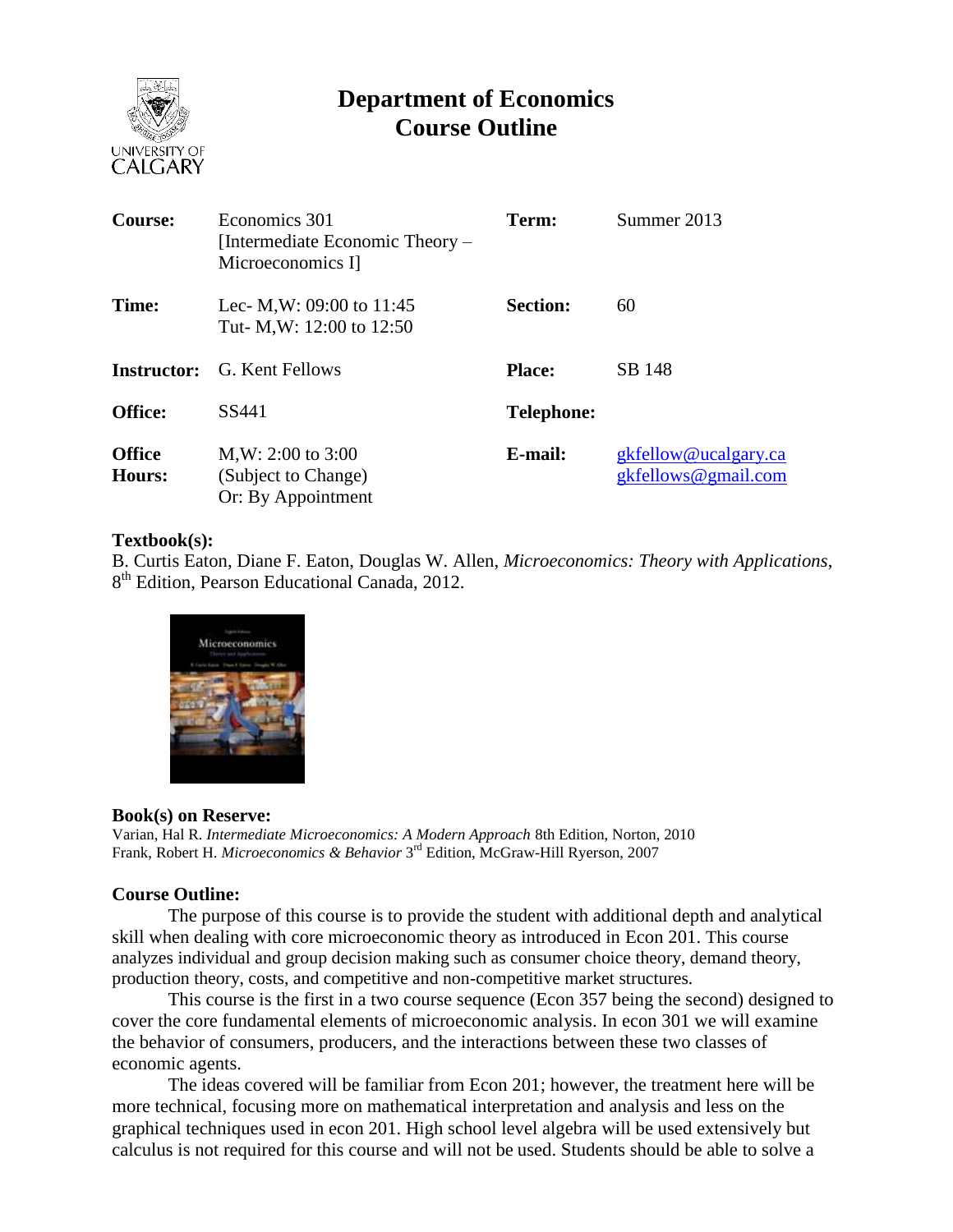system of two equations and two unknowns (I will provide a brief review of the required technique).

Econ 301 is intended to cover arguably the most important analytical tools for both future academic work in microeconomics and the use of microeconomic analysis in applied (real world) situations. It is my responsibility to teach this material in a clear and understandable format, and it is your responsibility to learn this material and to be able to demonstrate to me that you have learned it. The ability to communicate the process and results of a microeconomic analysis is as important as the ability to understand and conduct the process of microeconomic analysis. Read the last sentence again, and if you have any questions about it ask me!

# **Topics:**

| Introduction to microeconomics                                  | Chapter 1                      |  |  |
|-----------------------------------------------------------------|--------------------------------|--|--|
| <b>Consumer theory</b><br>Preference relations<br>Demand theory | Chapter 2<br>Chapters 3 and 4  |  |  |
| Producer theory<br>Production and Cost                          | Chapters 6 and 7               |  |  |
| Markets<br><b>Perfect Competition</b><br>Monopoly               | Chapters 8 and 9<br>Chapter 10 |  |  |

## **Grade Determination and Final Examination Details:**

| Midterm Examination<br>July 24 <sup>th</sup>                       |               |        |  |  |
|--------------------------------------------------------------------|---------------|--------|--|--|
|                                                                    |               |        |  |  |
| 2 Assignments                                                      | $(15\%$ each) | $30\%$ |  |  |
| #1 due July $19^{th}$ by 15:00<br>#2 due August $12^{th}$ in class |               |        |  |  |
|                                                                    |               |        |  |  |
| <b>Final Examination</b>                                           |               | 40%    |  |  |
| (set by registrar)                                                 |               |        |  |  |

Assignments, tests and final exams are marked on a numerical (percentage) basis, and then converted to letter grades. The course grade is then calculated using the weights indicated above. As a guide to determining standing, these letter grade equivalences will generally apply:

| $A+ 95-100$       | $B = 73 - 76$ | $C-60-62$    |
|-------------------|---------------|--------------|
| $A \quad 85 - 94$ | $B - 70 - 72$ | $D+ 56 - 59$ |
| $A - 80 - 84$     | $C+ 67 - 69$  | D $50 - 55$  |
| $B+ 77 - 79$      | $C = 63 - 66$ | $F = 0 - 49$ |

Non-programmable calculators will be allowed during the writing of tests or final examinations. The use of graphing calculators or any other electronic device (unless expressly approved by the instructor) is not permitted.

The midterm exam will be held during the lecture time and must be completed during the specified time. There will be a Registrar scheduled final examination, lasting 2 hours.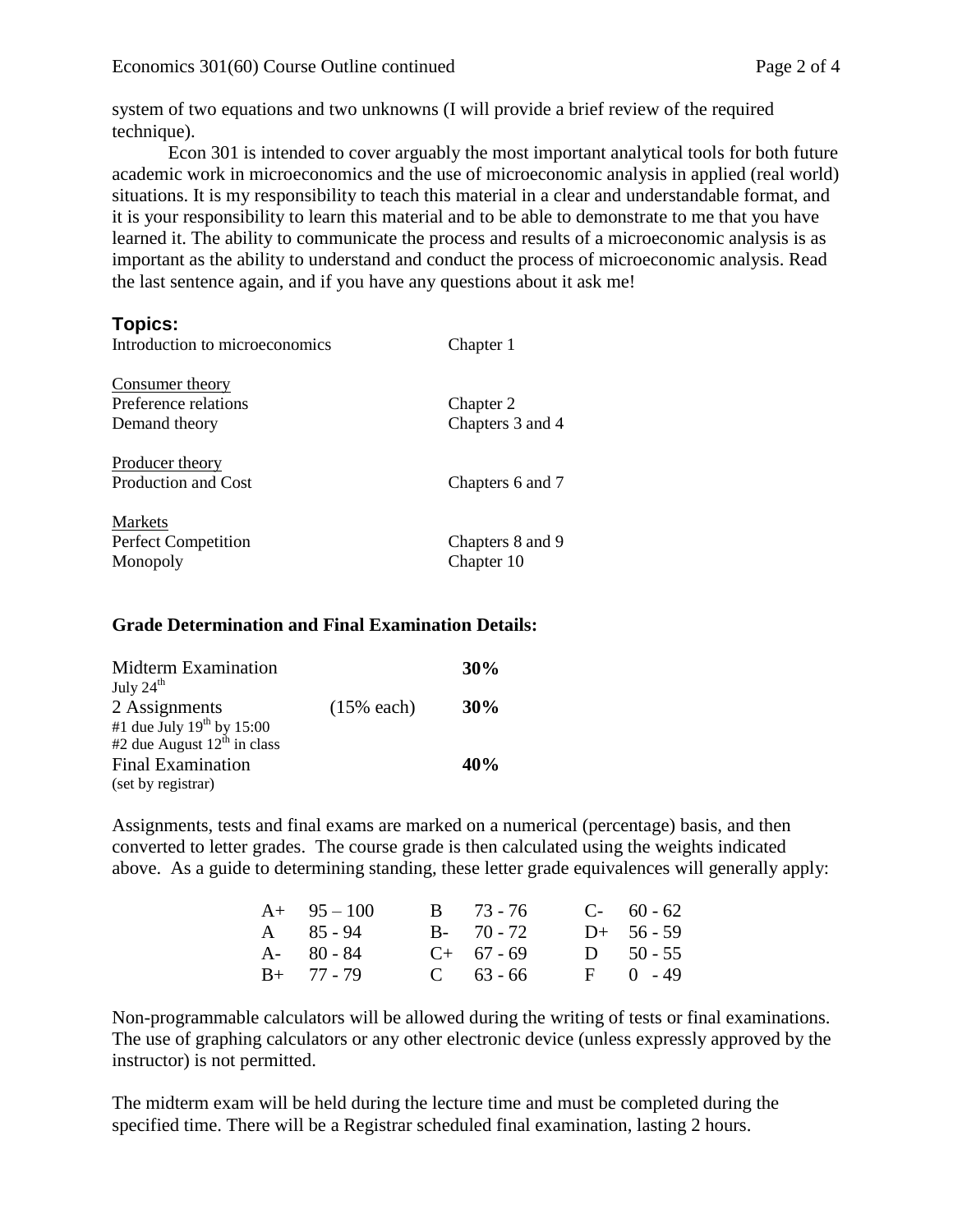**Assignments:** Assignment 1 is due on Friday July 19th. It should be submitted to the main economics department office (SS 454) no later than 15:00 (3:00pm). Assignment 2 is due August 12th and should be submitted during class time.

Students will be given no less than one week (7 days) to complete each assignment. Group participation is encouraged but you must hand in your own work. Collaboration is an invaluable skill in economic analysis insofar as it allows students to share expertise, but plagiarism will not be tolerated.

## **Tutorials**:

Students are required to attend both of the tutorial sessions each week. These tutorials will give you an opportunity to discuss course material and/or work through problem solving questions. *Tutorial attendance will prove very beneficial in the satisfactory completion of assignments.*

### **Notes:**

- 1. Students should be aware of the academic regulations outlined in The University of Calgary Calendar.
- 2. No "make-up" midterms will be given for any reason. Students absent during the midterm examination for a legitimate reason must produce valid documentation. In accordance with section E.3 of the academic regulations outlined in the University of Calgary Calendar, midterm weight will then be shifted to the final exam.
- 3. Late assignments will be deducted 20% for each business day that the assignment is late.
- 4. Students seeking reappraisal of a piece of graded term work should discuss their work with the instructor *within seven days* of work being returned to class. However, the earliest that grades will be discussed will be twenty-four (24) hours after the return of an assignment or examination.
- 5. Students will be responsible for all material listed on the course outline, regardless of whether or not the material has been covered in class, unless I notify the class that the material will not be covered.
- 6. It is the student's responsibility to request academic accommodations. If you are a student with a documented disability who may require academic accommodation and have not registered with the Disability Resource Centre, please contact their office at 220-8237. Students who have not registered with the Disability Resource Centre are not eligible for formal academic accommodation. You are also required to discuss your needs with your instructor no later than seven (7) days after the start of this course.
- 7. The use of lap-top computers, electronic tablets and smart-phones in class is strongly discouraged. I reserve the right to restrict the usage of these devices in the classroom if in my judgement they prove to become a distraction.
- 8. I check my emails regularly and will endeavor to respond to email questions quickly if I deem a response is required (usually within 24 hours, no guaranty).